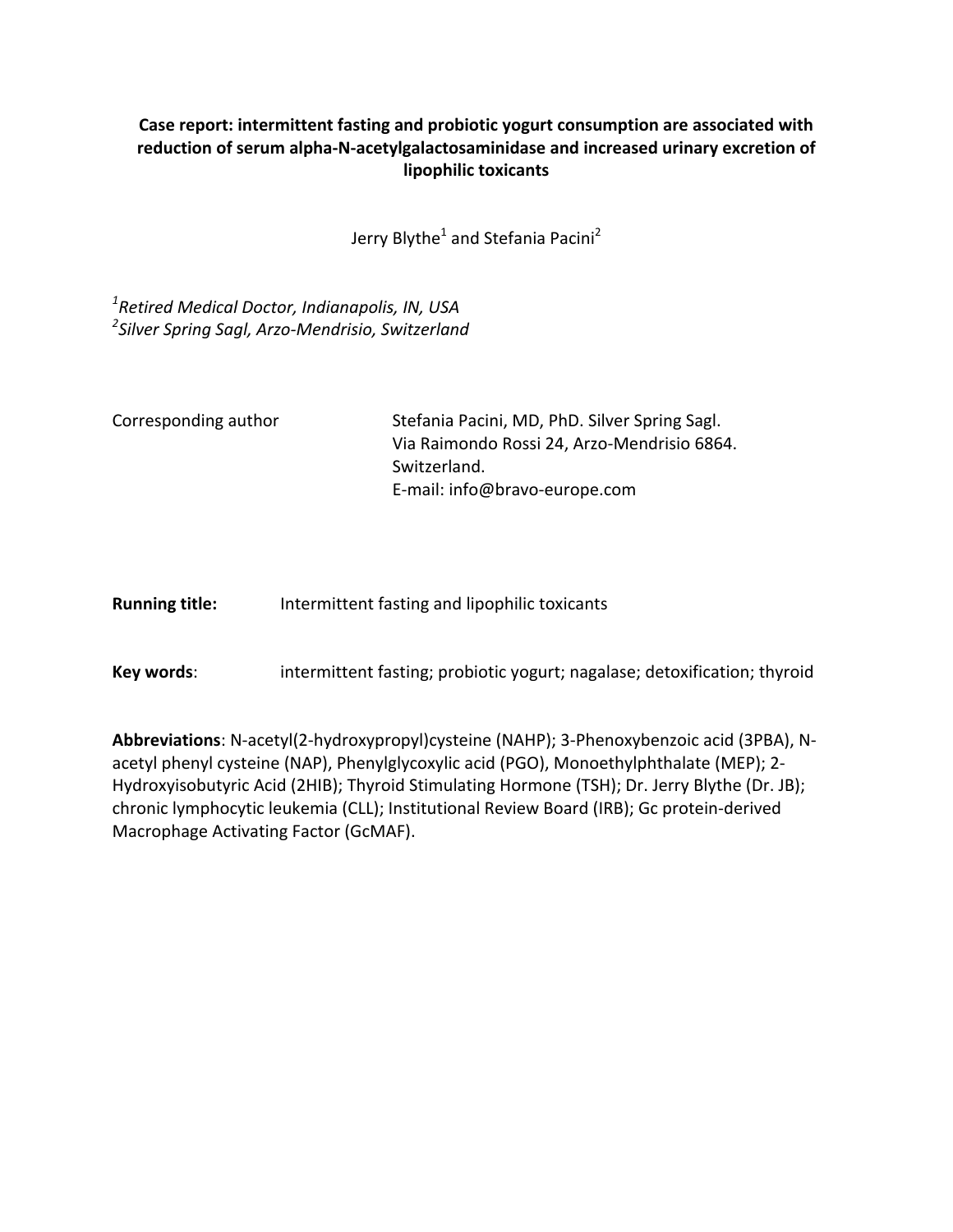## **Abstract**

In this study, we describe the changes associated with three months of intermittent fasting and probiotic yogurt consumption in a 72-year-old marathon runner with chronic lymphocytic leukemia for a number of years. Serum alpha-N-acetylgalactosaminidase (nagalase), a marker of inflammation and cancer cell proliferation, was significantly decreased at the end of a threemonth observation. These results are consistent with immune modulating properties of certain probiotics based on the fermentation of milk and colostrum. Urinary excretion of non-metal toxicants that accumulate in adipose tissue such as Perchlorate, N-acetyl(2hydroxypropyl)cysteine (NAHP), 2,4-Dichlorophenoxyacetic acid, 3-Phenoxybenzoic acid (3PBA), N-acetyl phenyl cysteine (NAP), Phenylglycoxylic acid (PGO), Monoethylphthalate (MEP) and 2-Hydroxyisobutyric Acid (2HIB) was significantly increased. These results are consistent with the weight loss (5 Kg) associated with intermittent fasting and with the known features of probiotics as detoxification tools. Consistent with certain toxicants acting as endocrine disruptors, we observed an increased elimination of toxicants and a 33% decrease of serum Thyroid Stimulating Hormone (TSH), suggesting a trend toward normalization of thyroid function. These results support the hypothesis that a combination of intermittent fasting with the consumption of specific probiotic yogurts may lead to immune modulation, detoxification and other improvements.

#### **Introduction**

A recent review of the metabolic effects of intermittent fasting published in the July 2017 Annual Review of Nutrition suggests that nutritional regimens may "offer promising nonpharmacological approaches to improving health at the population level, with multiple public health benefits".<sup>(1)</sup> This statement is consistent with the conclusions of a study published in 2013 describing how "Intermittent fasting is reported to improve the lipid profile; to decrease inflammatory responses, reflected by changes in serum adipokine levels; and to change the expression of genes related to inflammatory response and other factors".<sup>(2)</sup> The interest in intermittent fasting as a nutritional approach to weight loss and a number of health issues, is demonstrated by the number of peer-reviewed papers on this topic. A PubMed query for "intermittent fasting" performed in July 2017, yielded, yielded 755 results with a quasiexponential increase in the number of papers in the past 5 years.

Intermittent fasting appears particularly efficient in achieving sustained weight loss and enhancing body composition by reducing fat mass.<sup>(3)</sup> And, a reduction of fat mass is often further associated with a release of lipophilic toxicants that may have accumulated in adipocytes<sup>(3)</sup>; such a release may pose a health danger if it is not accompanied by appropriate detoxification procedures. Among the different detoxification approaches, interventions involving modulation of the microbiota appear particularly promising as they target a system, in this instance, the microbiota that is involved in all aspects of human physiology. Such interventions have received a great deal of attention in the past few years.  $^{(4,5)}$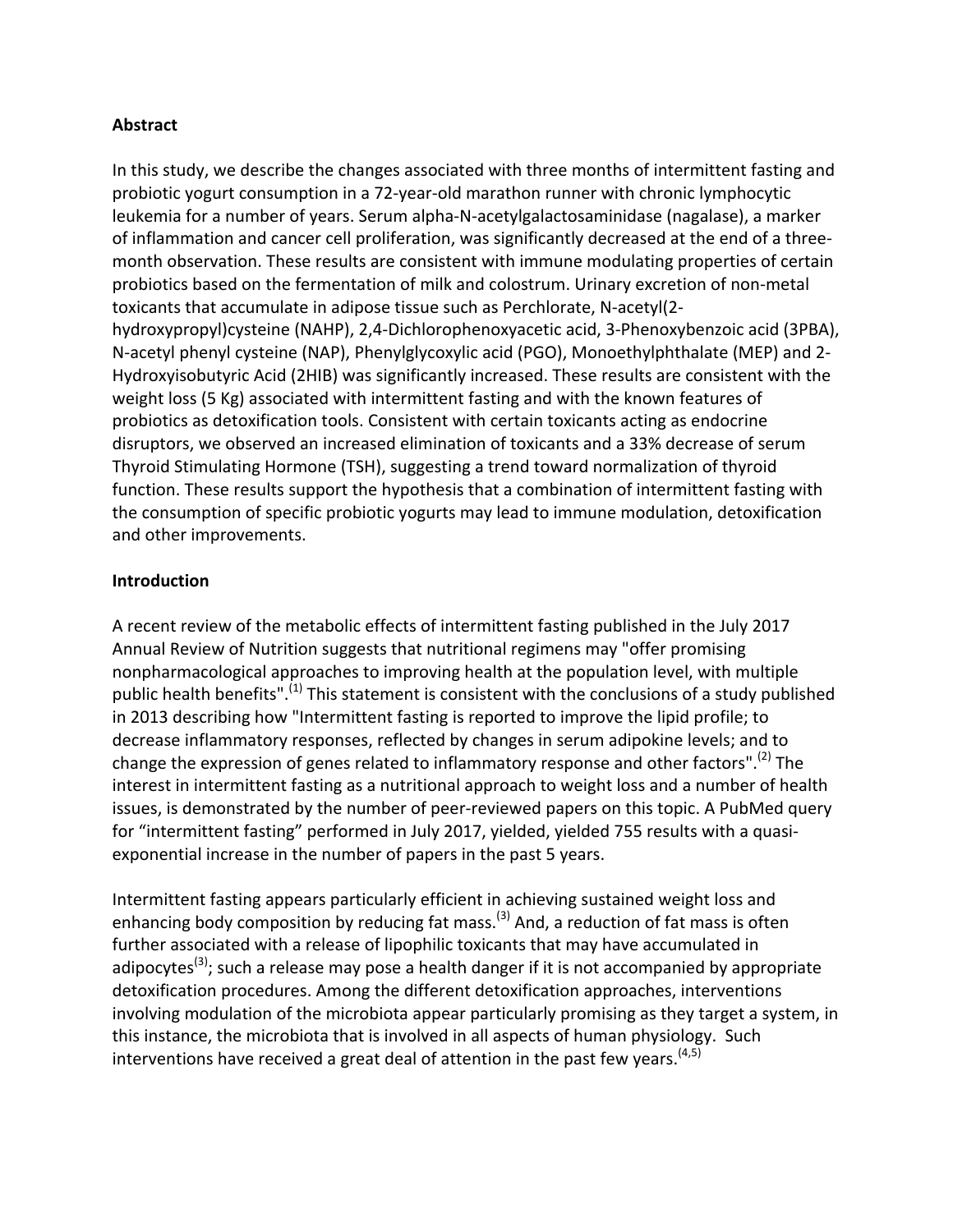Thus, it has been known for more than 10 years that probiotic microbial strains have properties that enable them to bind metals and toxins from food and water; interestingly, binding of toxicants by probiotics appears to be instantaneous, thus leading to the proposal of exploiting these features for decontamination in food and intestinal models.  $^{(6)}$ 

Based on these premises, Dr. JB, a retired Medical Doctor, embarked on a three-month experience of intermittent fasting and probiotic yogurt consumption with the goal of weight loss and detoxification. In this study, we describe the changes associated with such a nutritional approach.

## **Subject and methods**

Dr. JB was born through Cesarean section in 1945, was fed with formulas, and suffered several early childhood infections, including pneumonia at the age of 5, treated with chloromycetin (one of the first commercial uses of chloramphenicol was chloromycetin in 1949). The drug is seldom used today because of potential toxicity and bone marrow depression. At the age of 6, he developed a passion for running that continues to this day. He kept logs of his mileage and calculates that he has run approximately 112,000 miles (180,246 Km) including a number of marathons; his remarkable achievements have recently been described in the journal, The Socionomist. (7)

He has been healthy and energetic throughout his adult life without illness other than Typhoid Fever acquired outside the United States in 1970 and treated with chloramphenicol. His bone marrow suffered a residual leukopenia and lymphocytosis which appear to have not affected his daily activities. In 2012, he was diagnosed with chronic lymphocytic leukemia (CLL) at an Indianapolis Cancer Center, and found to have a 13q14.3 deletion. Retrospective study of blood analyses, however, suggests that the condition had been evolving over a number of years and diagnosable as CLL since 2008 when for the first time he developed a leukocytosis along with his lymphocytosis. After careful consideration, Dr. JB opted for complementary/alternative approaches for his condition with particular focus on healthy nutrition and exercise, avoiding refined sugars, alcohol, carbonated drinks (sodas), cookies, pies, candy or cakes; he maintained his consistent training program that he is still implementing, running on average 6 miles per day at a comfortable pace.

In March 2017, JB embarked on an intermittent fasting program patterned on the weight loss program described by He *et al*.<sup>(3)</sup> Shortly thereafter, he introduced daily consumption of 100 ml of probiotic yogurt aimed at supporting the immune system and helping detoxification, choosing a product whose properties have been previously described.<sup>(8,9)</sup>

Blood and urine analyses were performed immediately before and after the three-month experience. Analysis of serum alpha-N-acetylgalactosaminidase (nagalase) was performed at the European Laboratory of Nutrients, (Bunnik, The Netherlands); the results are expressed as Units = nmol/min/mg. Blood analyses were performed at Lab Corp, Laboratory Corporation of America. Analyses of toxicants in early morning urine samples were performed at The Great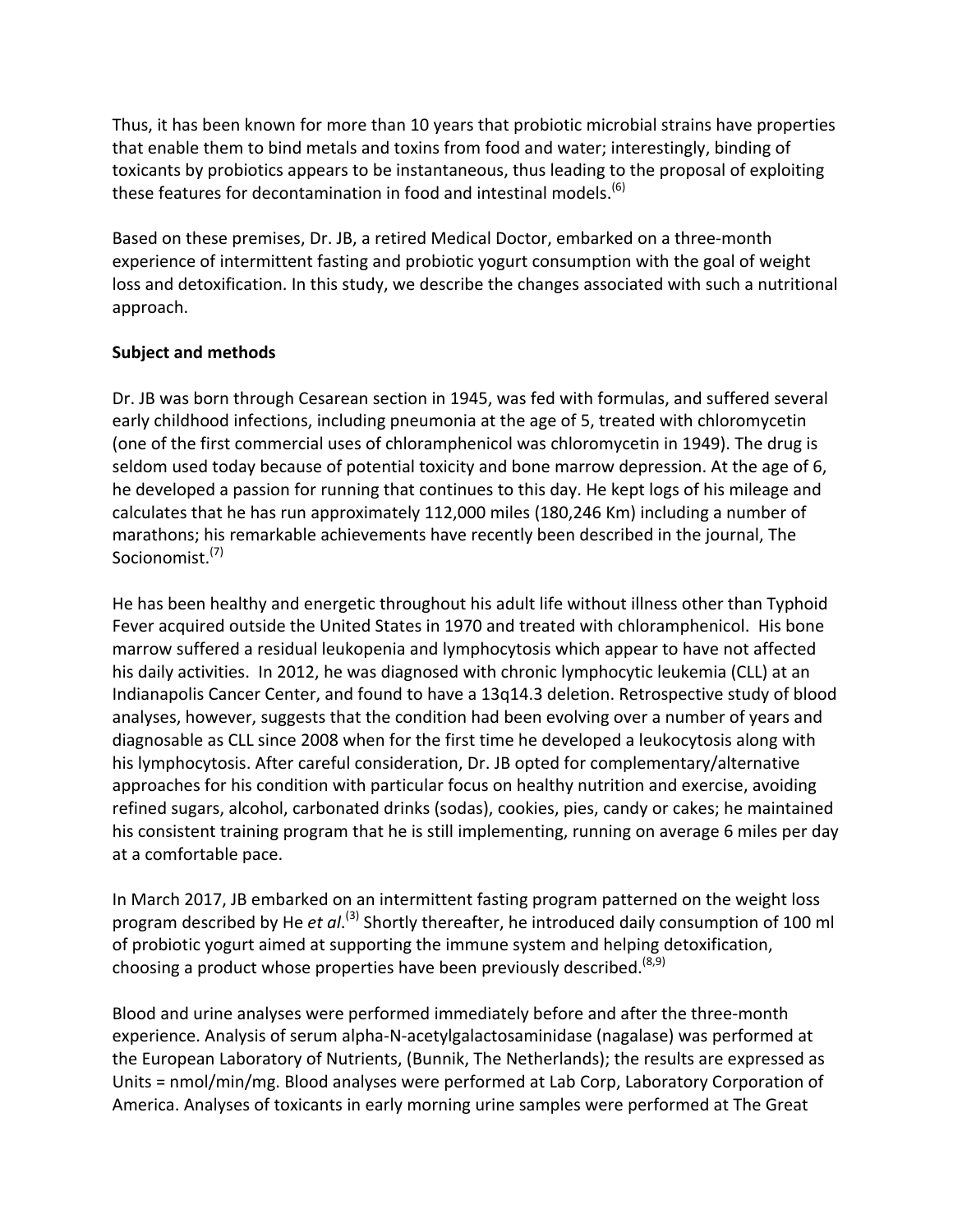Plains Laboratory Inc. (Lenexa, KS, USA) and are expressed as  $\mu$ g/g creatinine. Copies of the original records are conserved at the office of Dr. JB.

Since this is a single case report that does not produce generalizable knowledge, nor is it an investigation of an FDA regulated product, Institutional Review Board (IRB) review is not required for this activity.<sup>(10)</sup> Likewise, since this case report described the experience of one of the Authors, Dr. JB, MD, the concept of "informed consent" is implicit in the authorship of the study.

#### **Results**

After three months of intermittent fasting and probiotic yogurt consumption, Dr. JB's body weight decreased from 70.7 to 66.2 Kg (6.4%). Serum nagalase values significantly decreased from 1.92 to 1.06 U (44.8%), a value that is very close to the upper normal value set by the laboratory (0.95). Serum TSH values also significantly decreased from 7.83 to 5.2 µIU/ml (33.6%). Leucocyte count decreased from 58 to 54.9 (cells x  $10^3/\mu$ L) (5.3%) and the percentage of lymphocytes decreased from 94 to 90% (4.4%). The number of platelets favorably increased from 93 to 125 (cells x  $10^3/\mu$ L) (34.4%).

\_\_\_\_\_\_\_\_\_\_\_\_\_\_\_\_\_\_\_\_\_\_\_\_\_\_\_\_\_\_\_\_\_\_\_\_\_\_\_\_\_\_\_\_\_\_\_\_\_\_\_\_\_\_\_\_\_\_\_\_\_\_\_\_\_\_\_\_\_\_\_\_\_\_\_\_\_\_

| Table 1<br>Non-metal toxicants in urine  |               |       |  |
|------------------------------------------|---------------|-------|--|
| Compound                                 | <b>Before</b> | After |  |
| Monoethylphthalate (MEP)                 | 1,925         | 3,353 |  |
| 2-Hydroxyisobutyric acid (2HIB)          | 4,364         | 7,349 |  |
| Phenylglycoxylic acid (PGO)              | 36            | 184   |  |
| Perchlorate                              | 3.5           | 13    |  |
| N-acetyl phenyl cysteine (NAP)           | N.D.          | 0.11  |  |
| N-acetyl(2-hydroxypropyl)cysteine (NAHP) | 70            | 135   |  |
| 2,4-Dichlorophenoxyacetic acid           | 0.18          | 1.7   |  |
| 3-Phenoxybenzoic acid (3PBA)             | N.D.          | 0.27  |  |

Concomitant with these changes, urinary excretion of a number of lipophilic toxicants significantly increased (Table 1).

*Values are expressed as µg/g creatinine; the first term (before) refers to the value observed before intermittent fasting and probiotic yogurt consumption; the second term (after) refers to the value observed after the three-month experience.* 

\_\_\_\_\_\_\_\_\_\_\_\_\_\_\_\_\_\_\_\_\_\_\_\_\_\_\_\_\_\_\_\_\_\_\_\_\_\_\_\_\_\_\_\_\_\_\_\_\_\_\_\_\_\_\_\_\_\_\_\_\_\_\_\_\_\_\_\_\_\_\_\_\_\_\_\_\_\_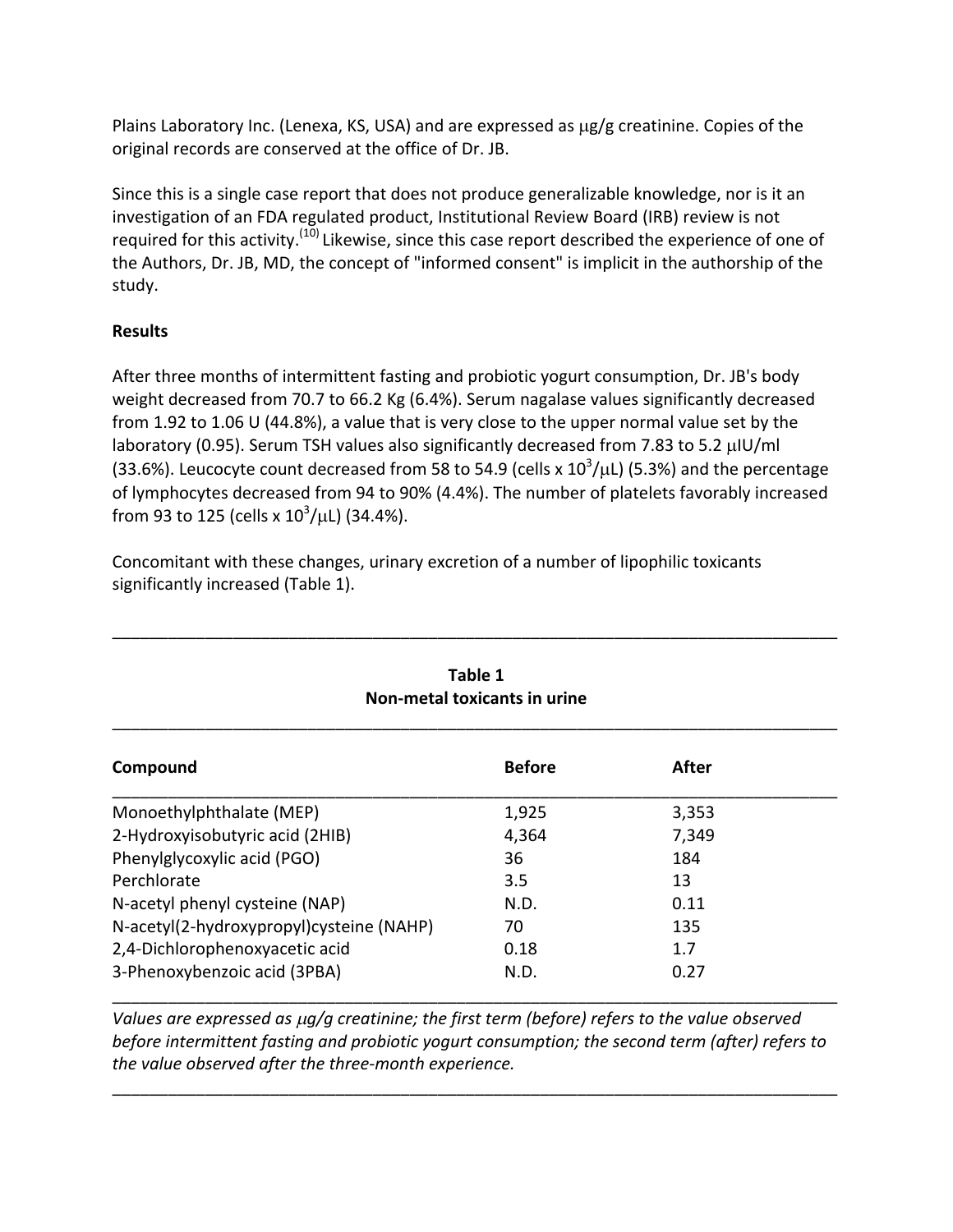It is worth noticing that the toxicants whose excretion was increased concomitantly with implementation of intermittent fasting and probiotic yogurt consumption, are among the most common environmental pollutants. It may be argued that elevated initial levels of phthalates were associated with Dr. JB's consistent running and consumption of water from years of soft, plastic water bottles possibly containing phthalates. Interpretation of initial elevated level of 2HIB is more complex. Thus, 2HIB is formed endogenously as a product of branched-chain amino acid degradation in patients with ketoacidosis.<sup>(11)</sup> However, 2HIB is also a metabolite of gasoline additives<sup>(12)</sup>, and elevated levels of 2HIB can indicate exposure to environmental pollution, exposure that could be associated with activities such as running in urban environments. Since Dr. JB had no clinical or laboratory signs of ketoacidosis, we interpret the elevated levels of 2HIB as consequence of environmental exposure.

#### **Discussion**

The changes observed during a three-month experience of intermittent fasting and probiotic yogurt consumption seem to support the hypothesis that such a nutritional approach provides health benefits ranging from weight loss to detoxification and immune system support.

Decrease of nagalase can be interpreted as the result of modulatory activities of the probiotic yogurt on the immune system. It is known that fermentation of milk leads to formation of immune-modulatory and anti-oxidant molecules, and as such, may play a role in decreasing the inflammatory status responsible for the elevated nagalase levels.<sup>(13)</sup> In addition, the probiotic yogurt used in this study contains bovine colostrum, a supplement known to have intrinsic immune-modulating properties<sup>(14)</sup> and to be rich in vitamin D-binding protein that is the precursor of Gc protein-derived Macrophage Activating Factor (GcMAF).<sup>(15)</sup> It has been proposed that nagalase is a marker of cancer cell proliferation <sup>(16)</sup> as well as of systemic inflammation.<sup>(17)</sup> Therefore, the observed decrease of serum nagalase activity, together with the decrease of lymphocytes accompanied by an increase of platelets, may reflect a positive impact of the nutritional approach described herein on the underlying pathologic condition of Dr. JB.

Such a positive impact may also be consistent with the observed decrease of serum TSH values. We interpret this change as a consequence of the increased excretion of toxicants known to act as endocrine disruptors with particular reference to thyroid function. For example, phthalates bind to thyroid hormone receptors altering the signaling of thyroid hormones <sup>(18)</sup>, and perchlorate interferes with iodine uptake with resulting increased production of TSH as compensatory mechanism.<sup>(19)</sup> Thus, it can be hypothesized that increased elimination of phthalates, perchlorate and other endocrine disruptors may be responsible for the trend toward normalization of thyroid function.

The observed increased urinary excretion of lipophilic toxicants is consistent with recent report describing how such a nutritional plan followed by Dr. JB is associated with an increase of serum concentrations of lipophilic pollutants such as polychlorinated biphenyls, possibly mobilized from adipose tissue.<sup>(3)</sup> We attribute the increased urinary excretion of lipophilic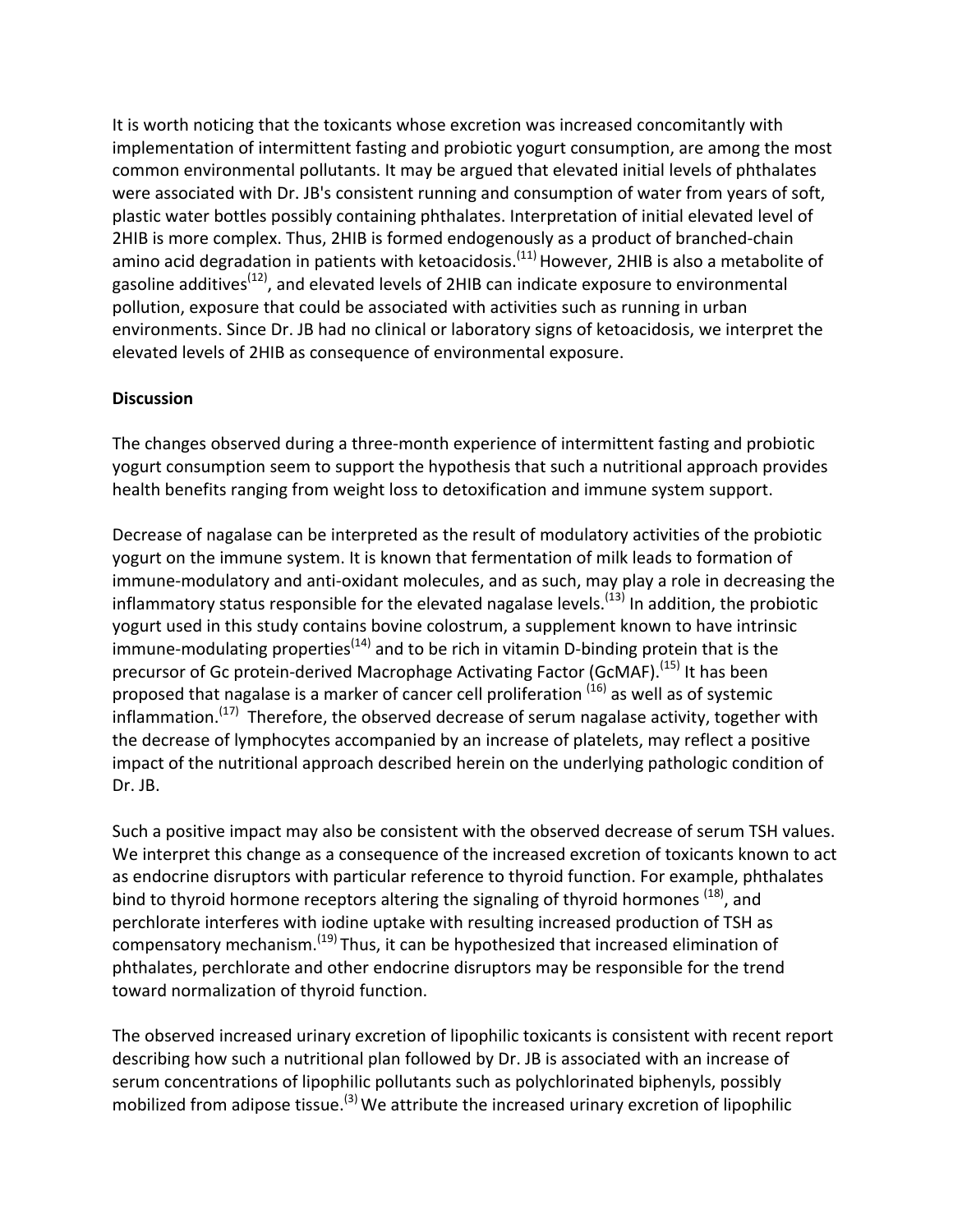chemicals to the effects of the cleansing procedures associated with the plan described in He et al.<sup>(3)</sup> as well as to the known detoxifying effect of probiotics. For example, *Lactobacillus* acidophilus, a component of the probiotic yogurt used in this study, is endowed with antioxidant effects, decreasing malondialdehyde and increasing the levels of the antioxidants, glutathione reductase, superoxide dismutase, and glutathione peroxidase.<sup>(20)</sup> Other probiotic strains provide significant protection against metal toxicity by decreasing the level of toxicants in the liver and kidney, and by preventing alterations in the levels of glutathione peroxidase and superoxide dismutase.<sup>(21)</sup> Another mechanism of action responsible for the detoxifying effects attributable to probiotic yogurt consumption lays in the observation that lactic acid bacterial strains remove toxins from liquid media by physical binding<sup>(22)</sup>, and protect against toxins such as polycyclic aromatic hydrocarbons, heterocyclic aromatic amines, amino acid pyrolysates and mycotoxins.<sup>(23)</sup> In addition, it has been recently demonstrated that probiotics such as those represented in the probiotic yogurt used in this study may improve kidney function thus contributing to the overall detoxifying effect.  $(24)$ 

The authors wish to emphasize that the data in this case report are from one individual, and not part of a larger study. Like Aronson who encourages reports of single cases in medicine<sup>(25)</sup> , the authors believe the history and observations may benefit those addressing the impact of environment on health.

## **Conclusions**

The experience of Dr. JB suggests that intermittent fasting associated with probiotic yogurt consumption may lead to body weight reduction, increased excretion of toxicants and modulation of the immune system with overall positive effects on health.

#### **Acknowledgements**

The Authors wish to thank Mr. Peter Greenlaw, author of books on healthy nutrition, who introduced Dr. Blythe to the nutritional plan described in this study, and connected him with Dr. Pacini after completion of the three-month experience.

#### **References**

1. Patterson, R.E., Sears, D.D. Metabolic effects of intermittent fasting. Annu. Rev. Nutr., Jul 17. doi: 10.1146/annurev-nutr-071816-064634. [Epub ahead of print].

2. Azevedo, F.R., Ikeoka, D. and Caramelli, B. Effects of intermittent fasting on metabolism in men. Rev. Assoc. Med. Bras. (1992). 2013; 59:167-173. doi: 10.1016/j.ramb.2012.09.003.

3. He, F., Zuo, L., Ward, E., and Arciero, P.J. Serum polychlorinated biphenyls increase and oxidative stress decreases with a protein-pacing caloric restriction diet in obese men and women. Int. J. Environ. Res. Public Health; 2017 14: 59. doi:10.3390/ijerph14010059.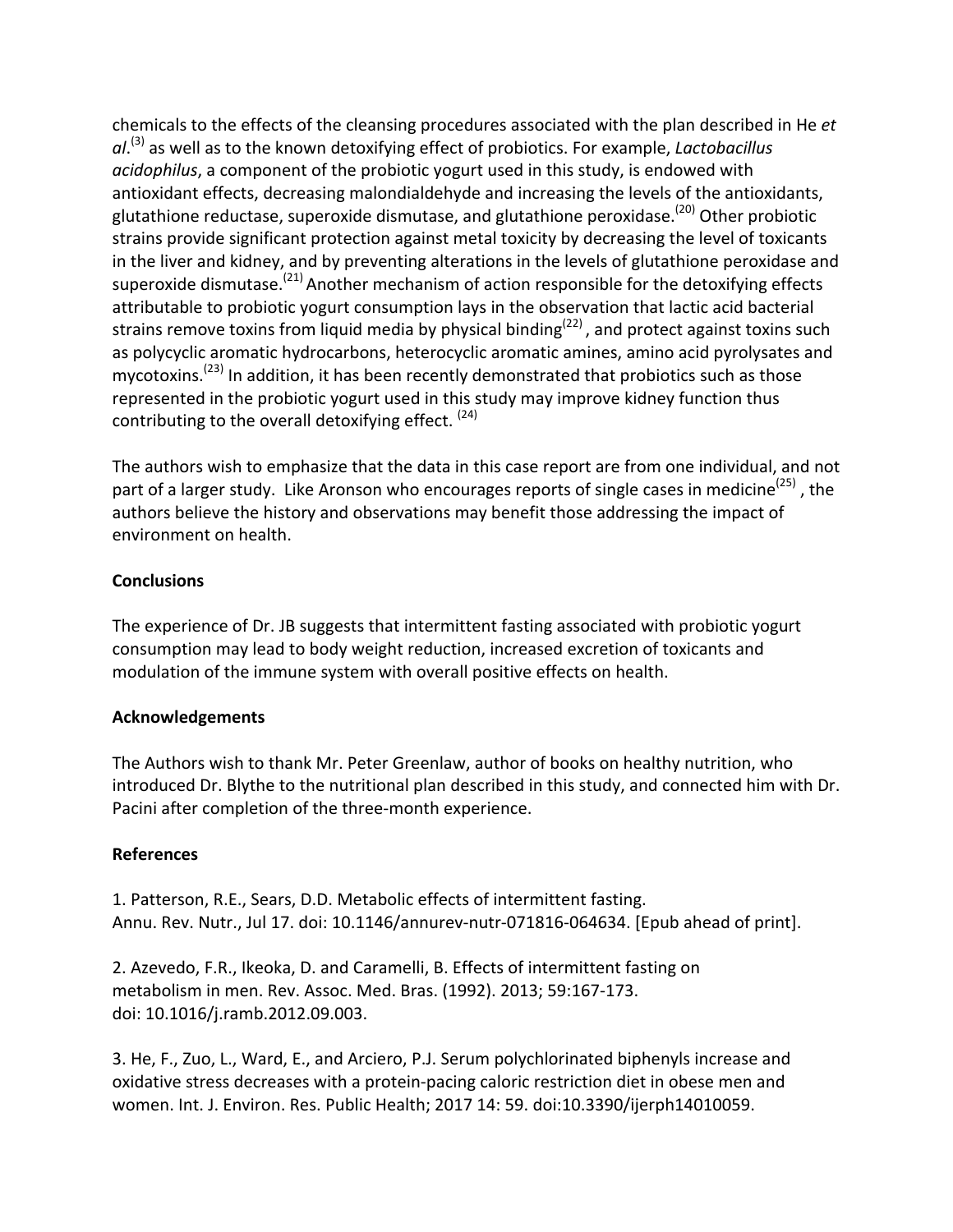4. NIH HMP Working Group, Peterson, J., Garges, S., Giovanni, M. et al. The NIH Human Microbiome Project. Genome Res. 2009; 19:2317-2323. doi: 10.1101/gr.096651.109. 

5. Kieffer, D.A., Martin, R.J. and Adams, S.H. Impact of dietary fibers on nutrient management and detoxification organs: gut, liver, and kidneys. Adv. Nutr. 2016; 7:1111-1121. doi: 10.3945/an.116.013219. 

6. Ibrahim, F., Halttunen, T., Tahvonen, R. and Salminen, S. Probiotic bacteria as potential detoxification tools: assessing their heavy metal binding isotherms. Can. J. Microbiol. 2006; 52:877-885.

7. Blythe, J., Mailbag@. The Socionomist. March 2017, 10-11.

8. Pacini, S., Punzi, T, Morucci, G. and Ruggiero, M. Macrophages of the mucosa-associated lymphoid tissue (malt) as key elements of the immune response to vitamin d binding proteinmacrophage activating factor. It. J. Anat. Embryol. 2011; 116:136.

9. Schwalb, M., Taubmann, M., Hines, S., Reinwald, H., and Ruggiero, M. Clinical observation of a novel, complementary, immunotherapeutic approach based on ketogenic diet, chondroitin sulfate, vitamin D3, oleic acid and a fermented milk and colostrum product. Am. J. Immunol. 2016; 12:91-98. doi:10.3844/ajisp.2016.91.98.

10. John Hopkins Medicine. 102.3 Organization Policy on Single Case Reports and Case Series. http://www.hopkinsmedicine.org/institutional review board/guidelines policies/organization \_policies/102\_3.html Accessed August 16, 2017.

11. Konkoľová, J., Chandoga, J., Kováčik, J., et al. Severe child form of primary hyperoxaluria type 2 - a case report revealing consequence of GRHPR deficiency on metabolism. BMC Med. Genet. 2017; 18: 59. doi:10.1186/s12881-017-0421-8.

12. Benson, J.M., Tibbetts, B.M. and Barr, E.B. The uptake, distribution, metabolism, and excretion of methyl tertiary-butyl ether inhaled alone and in combination with gasoline vapor. J. Toxicol. Environ. Health A. 2003; 66:1029-1052.

13. Ebner, J., Aşçı Arslan, A., Fedorova, M., Hoffmann, R., Küçükçetin, A. and Pischetsrieder, M. Peptide profiling of bovine kefir reveals 236 unique peptides released from caseins during its production by starter culture or kefir grains.

J. Proteomics. 2015; 117:41-57. doi: 10.1016/j.jprot.2015.01.005.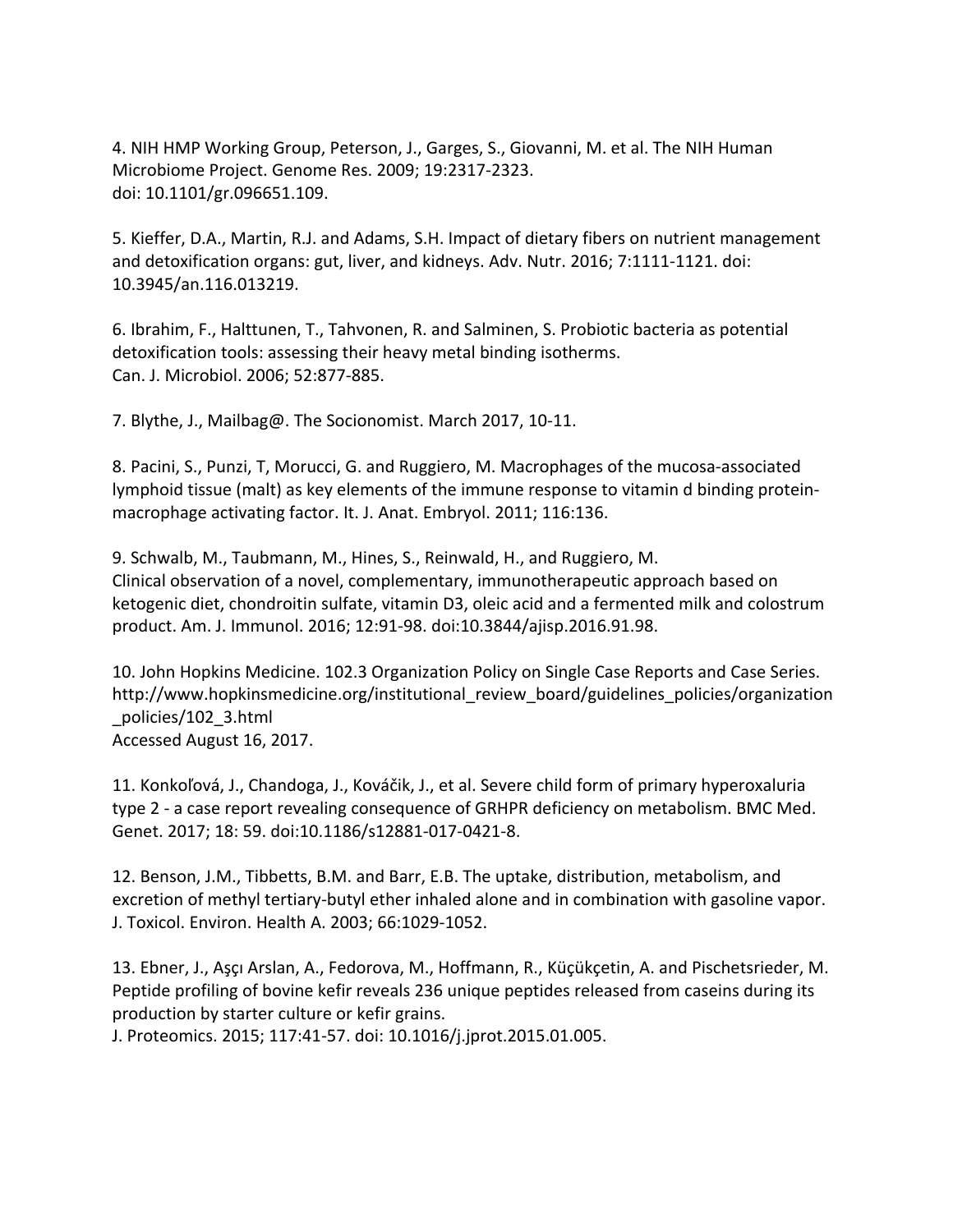14. Shing, C.M., Hunter, D.C. and Stevenson, L.M. Bovine colostrum supplementation and exercise performance: potential mechanisms. Sports Med. 2009; 39:1033-1054. doi:10.2165/11317860-000000000-00000.

15. Senda, A., Fukuda, K., Ishii, T. and Urashima, T. Changes in the bovine whey proteome during the early lactation period. Anim. Sci J. 2011; 82:698-706. doi:10.1111/j.1740-0929.2011.00886.x. 

16. Thyer, L., Ward, E., Smith, R., et al. GC protein-derived macrophage-activating factor  $decreases \alpha$ -N-acetylgalactosaminidase levels in advanced cancer patients. Oncoimmunology. 2013. 2:e25769. doi: 10.4161/onci.25769.

17. Suh, M.J., Tovchigrechko, A., Thovarai, V. et al. Quantitative differences in the urinary proteome of siblings discordant for type 1 diabetes include lysosomal enzymes. J. Proteome Res. 2015; 14:3123-3135. doi: 10.1021/acs.jproteome.5b00052.

18. Zoeller, R.T., Environmental chemicals as thyroid hormone analogues: new studies indicate that thyroid hormone receptors are targets of industrial chemicals? Mol. Cell. Endocrinol. 2005; 242:10-15.

19. Leung, A.M., Pearce, E.N. and Braverman, L.E. Perchlorate, iodine and the thyroid. Best Pract. Res. Clin. Endocrinol. Metab. 2010; 24:133-141. doi:10.1016/j.beem.2009.08.009.

20. Bagherpour Shamloo, H., Golkari, S., Faghfoori, Z. et al. Lactobacillus Casei decreases organophosphorus pesticide diazinon cytotoxicity in human HUVEC cell line. Adv. Pharm. Bull. 2016; 6: 201-210. doi:10.15171/apb.2016.028.

21. Majlesi, M., Shekarforoush, S.S., Ghaisari, H.R., Nazifi, S., Sajedianfard, J. and Eskandari, M.H. Effect of probiotic Bacillus coagulans and Lactobacillus plantarum on alleviation of mercury toxicity in rat. Probiotics Antimicrob. Proteins. 2017; Jan 13. doi:10.1007/s12602-016-9250-x. 

22. Haskard, C.A., El Nezami, H. S., Kankaanpää, P. E., Salminen, S. and Ahokas, J.T. Surface binding of Aflatoxin B1 by lactic acid bacteria. Appl. Environ. Microbiol. 2001; 67:3086– 3091. doi: 10.1128/AEM.67.7.3086-3091.2001.

23. Zoghi, A., Khosravi-Darani, K. and Sohrabvandi, S. Surface binding of toxins and heavy metals by probiotics. Mini Reviews in Med. Chem. 2014; 14:84-98.

24. Abbasi, B., Ghiasvand, R. and Mirlohi, M. Kidney Function Improvement by Soy Milk Containing Lactobacillus plantarum A7 in Type 2 Diabetic Patients With Nephropathy: a Double-Blinded Randomized Controlled Trial. Iran J. Kidney Dis. 2017; 11:36-43.